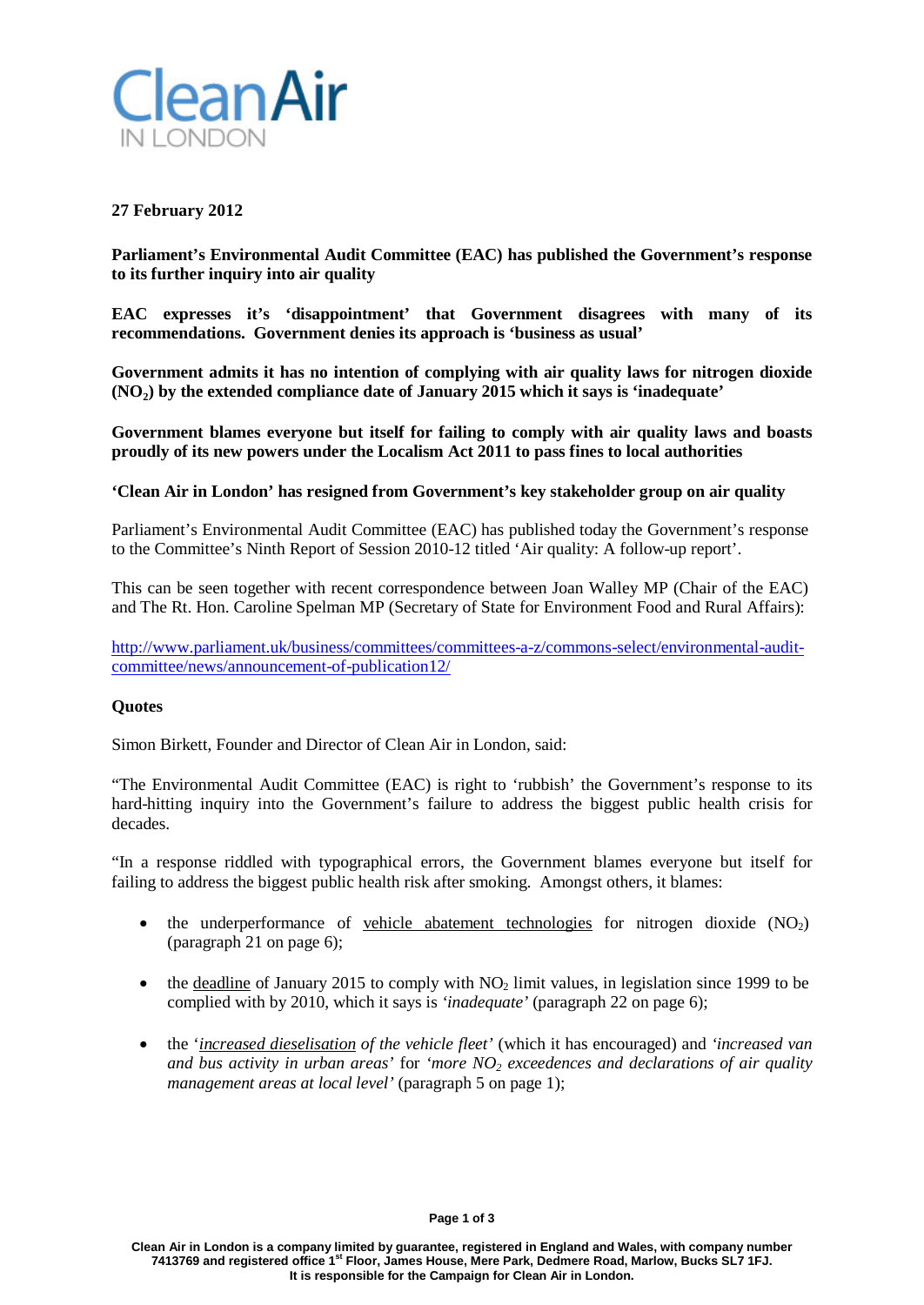

- local authorities saying *'The powers in Part 2 of the Localism Act to pass on infraction fines are intended to encourage local authorities to meet their European obligations and act responsibly'* (paragraph 7 on page 2) and *'Given this increased flexibility* [under the Localism Act 2011]*, public authorities must, therefore, accept responsibility for the consequences of their actions or inaction'* (paragraph 35 on page 10). Then *'As stated in our response to the previous EAC report on Air Quality, decisions on the introduction of low emission zones must be made at a local level by local authorities'* (paragraph 48 on page 13);
- low emission zones: *'Concerns over economic impact or loss of business—over whether shoppers or freight would go to another nearby town or city where they are not penalised for having more polluting vehicles'* (paragraph 49 on page 13);
- industry: *'An impact assessment carried out in 2011 suggested that whilst* [low emission zones] *may represent the most cost effective approach to reducing NOx emissions (noting the uncertainties in emission factors), the cost to industry were still significant'* (paragraph 51 on page 14); and
- the weather saying *'The most likely health risk arising from air pollution during the Olympic Games is from an ozone event'… 'Scope for local action in these circumstances is extremely limited and need long-term commitments to reduce emissions of precursor pollutants.'… 'Measures are in place to ensure regular advice is provided through LOCOG to the IOC on air quality at Games venues and also to the public.'* Paragraph 19 on page 5.

"It seems the list of excuses is endless. In its response, the Government puts most emphasis on its new powers under the Localism Act 2011 to pass fines to local authorities. Repeatedly, the Government's response focuses on short-term costs and challenges rather than the financial burden to society of up to £20 billion per year of continued inaction.

"Astonishingly, the Government makes crystal clear it has no intention of complying with legally binding deadlines for nitrogen dioxide (paragraphs 22 and 23 on page 6) which have been in legislation since 1999 and required to be met by 2010.

"It is laughable for the Government to say it is too costly to comply with air quality laws. Defra's own Air Quality Strategy in 2007 stated, for example '*policies in the road transport sector and the electricity generating sector have been shown to be very cost beneficial with benefits estimated to have exceeded costs by up to a factor of 24'* <sup>Note</sup>. It's too costly <u>not</u> to comply with air quality laws.

"Clean Air in London is very disappointed by the Government's response today to the EAC's latest inquiry into air quality. In particular, the long list of excuses and clear message that the Government has no intention of complying with air quality deadlines makes it impossible for CAL to continue as a member of the Government's key stakeholder group on air quality.

"Clean Air in London has therefore resigned today from the Government's stakeholder group on air quality."